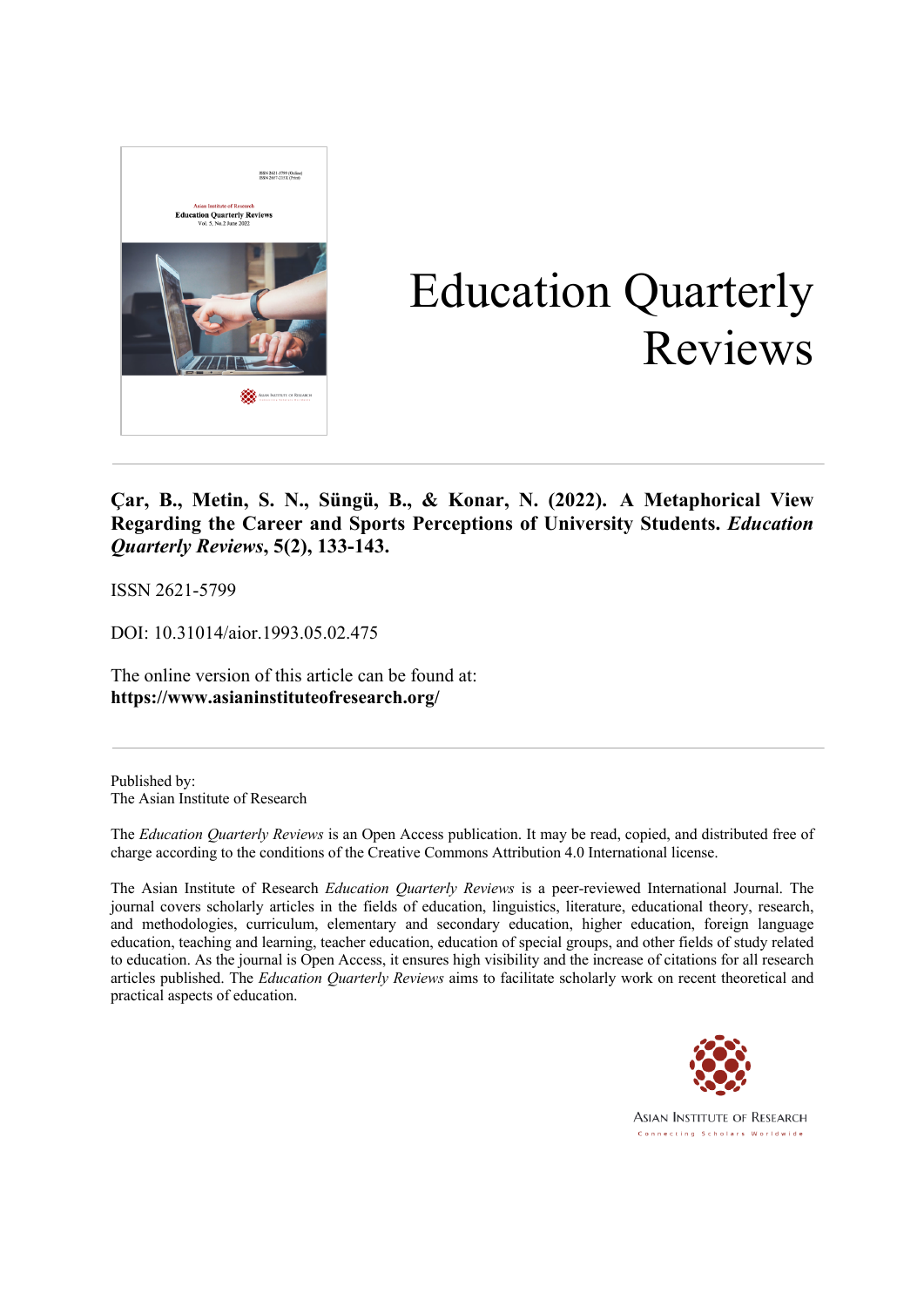

# A Metaphorical View Regarding the Career and Sports Perceptions of University Students

Bekir Çar<sup>1</sup>, Serkan Necati Metin<sup>2</sup>, Büşra Süngü<sup>3</sup>, Nurettin Konar<sup>4</sup>

- <sup>1</sup> Bandırma Onyedi Eylul University, Faculty of Sport Sciences, Balıkesir, Turkey. Email: bcar@bandirma.edu.tr
- <sup>2</sup> Bandırma Onyedi Eylul University, Faculty of Sport Sciences, Balıkesir, Turkey. Email: smetin@bandirma.edu.tr
- <sup>3</sup> Bandırma Onyedi Eylul University, Faculty of Sport Sciences, Balıkesir, Turkey. Email: bsungu@bandirma.edu.tr
- <sup>4</sup> Bandırma Onyedi Eylul University, Faculty of Sport Sciences, Balıkesir, Turkey Email: nkonar@bandirma.edu.tr

Correspondence: Bekir Çar, Bandırma Onyedi Eylul University, Faculty of Sport Sciences, Balıkesir-Bandırma, Turkey. Tel:02667170117. E-mail: bcar@bandirma.edu.tr

#### **Abstract**

A career is a process in which people prepare themselves for a higher level in their professional life by gaining certain experiences and knowledge in their professional life and direct proportion to the increase in their knowledge. Sports are activities that socialize people through certain physical activities, reveal their performance and contribute to the development of people emotionally. This study aimed to reveal the perceptions of the faculty of sports sciences students about the concept of career and sports through metaphors. The study group of the research consisted of 61 students studying at Bandırma Onyedi Eylül University Faculty of Sports Sciences, physical education and sports teaching department. In the study, the metaphorical perceptions of the 1. grade students studying in the department of physical education and sports teaching, and coaching education in the fall semester of the 2021-2022 academic year regarding the concept of "Career and Sports" were examined by qualitative data collection method. In the study, data were collected after the participants completed the statements "Career is like … because…" and "Sport is like … because…". By using the word "like" in the metaphor, an attempt was made to establish a connection between the subject and the source, and the phrase "because" was asked to be completed to obtain other information. In the study, phenomenological design and qualitative research techniques were used. For the solution and explanation of metaphors, the study was performed by revealing the metaphors, classifying the metaphors, categorizing them, and determining their validity and reliability. As a result of the information gathered, the participants wrote 42 metaphors in 7 categories following 60 themes related to the concept of career, and they wrote 43 metaphors in 5 categories following 60 themes for the concept of sports. As a result, when the metaphorical perceptions of university students towards the concepts of career and sports were investigated, it was seen that the students had the most variability category for the concept of "career" and the psychological impact categories for the concept of "sports."

#### **Keywords:** Career, Sport, Metaphor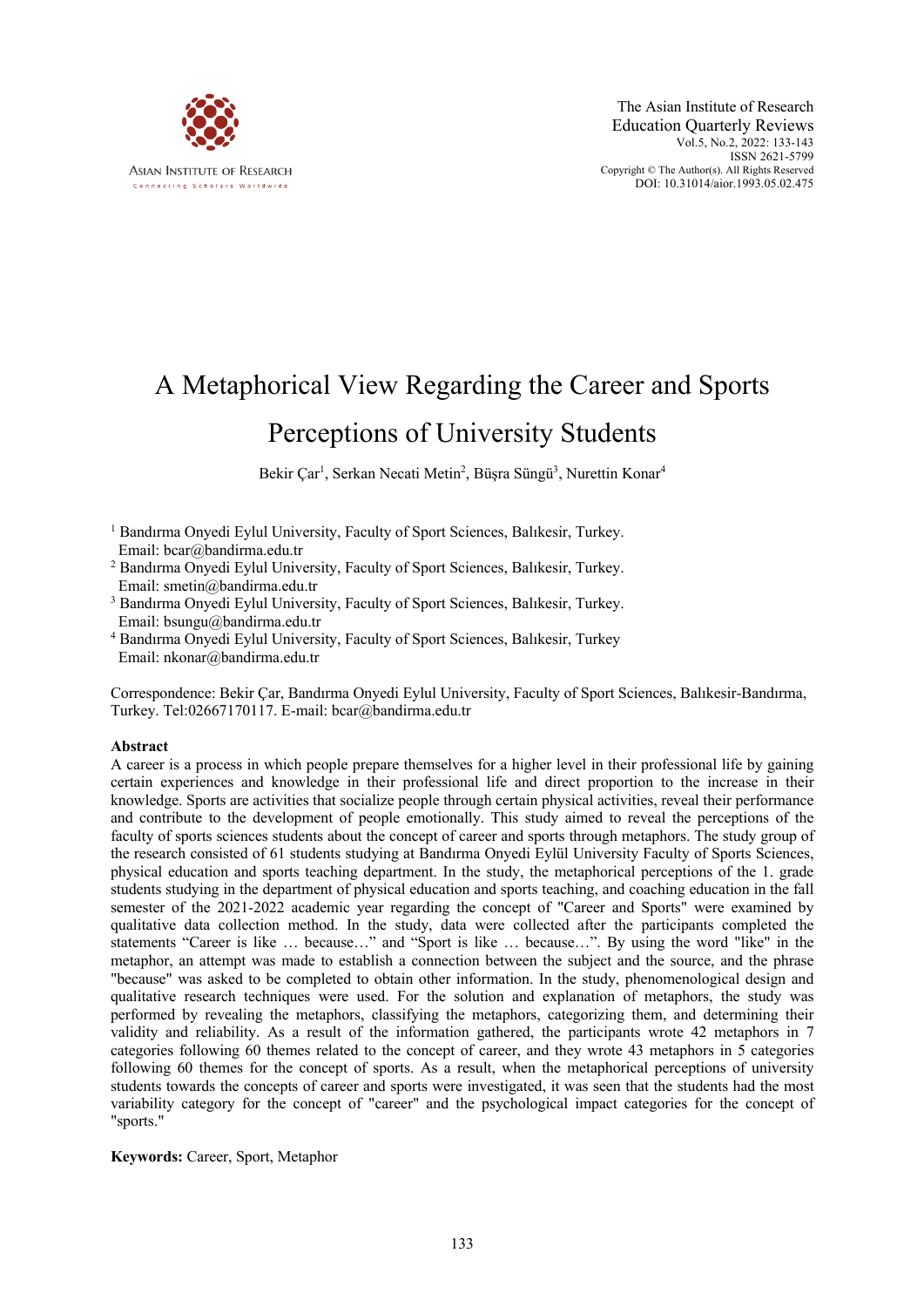# **1. Introduction**

Due to the gradual change in technology and the differentiation of working environments in the world, the choices, expectations and needs of individuals vary. This change also affects the career choices that have an important place in the lives of individuals. Therefore, for future professions to have the necessary knowledge and sufficient equipment, the education they prefer gains importance. Because education is a process that includes the preparation process for the future professions (Yazıcı, 2009). In this direction, following the changes in the world, there have been differences in the career understanding of individuals. Today, the understanding of career has become a force that directs the individual to innovation and specialization (Özdemir, 2013). Therefore, the career perceptions of individuals, their university choices and the courses they take can affect this process.

According to the TDK, when the origin of the concept of career is examined, it has entered the Turkish literature by using the word "career" in English and "caririerre" in French, and it includes the meanings of individuals to rise to the next level in their professions throughout their lives, to have better personal rights and to specialize (TDK, 2017).

In its general meaning, the concept of career is explained as the life-long experience of the individual about work and self-development (Tüz, 2003). Career seems to be a concept related to business life; however, it is known that it is related to the characters of individuals and human-centred. That is, it may differ from person to person. While some people describe the career as a job specialization, for others it means a steppingstone for personal development (Dinçer, et al., 2013, Özler, 2009).

In the developing and changing world, today's career perception has also changed. While working in an institution for many years in the past, we come across meanings such as promotion, seniority, and wages; In today's career perception, we can across with having various experiences in different institutions, selfdevelopment, what they want to do and a satisfactory job has gained importance (Misican, Bedir, 2017; Öztürk, 2017).

When it comes to the career perceptions of the students studying at the faculty of sports sciences, how they perceive sports may also be important for this process. Because sports are very important for both the individual and the society as it closely concerns the lives of individuals who constitute every part of the society. For this reason, sports are considered as integrative activities in human life (Sunay, 2003). In this context, the sport is expressed as "conscious and planned activities that are the main source of the growing generations, aiming at the physical, mental, social and emotional developments of human beings, and appear as an integral and complementary part of general education" (Yıldıran and Yetim, 1996). In another definition, sports are expressed as activities that enable the individual to develop as a whole, by exerting physical effort, overcoming his/her opponent, interacting with society, and psychologically at the same time (Erdemli, 2002). Therefore, sports are very important in terms of the physical, psychological and social gains of students (Ilgar & Cihan, 2018).

Sports must be perceived correctly, especially by future generations who will create a career related to sports. In this direction, metaphor, which is a concept used to determine the perception of career and sports, is explained as reflecting the meaning formed in our minds with different words, apart from the original meaning of a concept (Güneş, Fırat, 2016). In another definition, metaphor is expressing the same concept with different words by developing people's imaginations about a concept (Bakırcıoğlu, 2012). When we look at the general studies on metaphor; It is seen that it consists of studies on obtaining information about the structures of metaphors and revealing their formations, studies on how to teach any subject, and studies on the subjective thoughts of individuals (Yalçın et al., 2016).

When literature is examined, Hazar, Tekkurşun and Dalkıran (2017) have examined the perceptions of traditional games and digital games in their study for secondary school students, Kurtipek (2019) has examined metaphorical perceptions to determine perceptions of sports club members in their study. Moreover, Yetim and Kalfa (2019) have conducted a study to determine the metaphorical perceptions of university students to determine their metaphorical perceptions about sports in their study, Baydar-Arıcan (2021) has determined their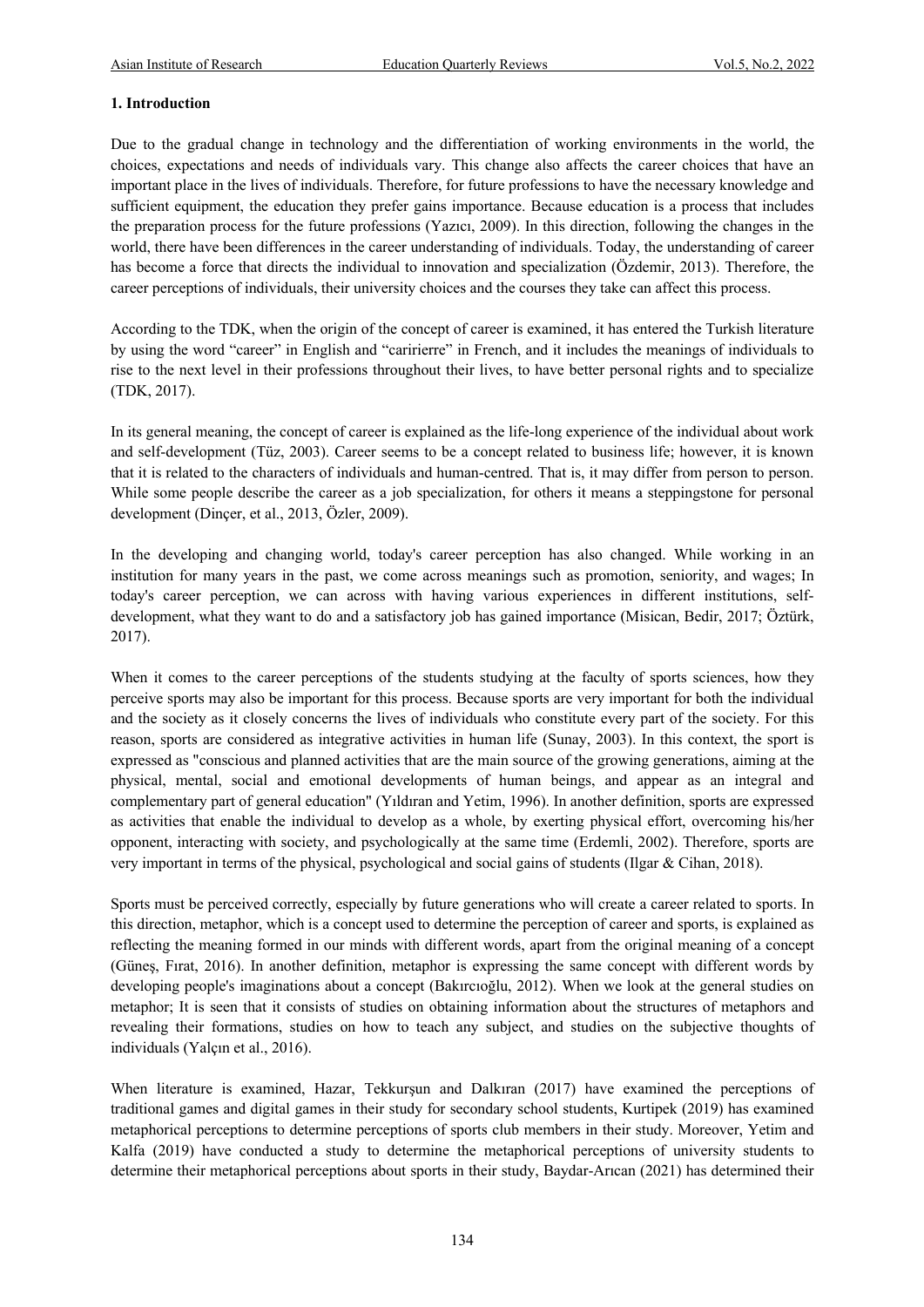metaphorical perceptions of the concept of the game and physical activity in their study for university students, and Koç (2020) has compared university students' metaphorical perceptions about the concept of physical education. Cihan et al. (2021) examined the metaphorical perceptions of the students of the faculty of sports sciences regarding the concept of recreation. In this context, it is seen that there are no studies examining the career and sports perceptions of sports science students using the metaphor method.

Career steps are very important in planning the lives of university students. It is very important to organize seminars on career plans to raise awareness, to adapt career planning courses to curricula, to introduce students to which programs they can participate in career steps in their university life, and to be informed by experts what job opportunities they will enter when they graduate (Kozak and Dalkıranoğlu, 2013). While forming the career steps of the students of the faculty of sports sciences during their education, they can create different goals with exchange programs such as Erasmus, Mevlana and Farabi. As students start their professional life in general graduation departments such as trainers, managers and teachers, they can continue their careers in many professions such as the ministry of national defence, the general directorate of security, higher education institutions and athletic performance coaching. In this direction, the university is an important process that can help students increase their maturity level to reach their career goals, improve themselves in their current position and prepare themselves for the next step, realize their potential and make certain plans, and decide where, when, how and by which methods they can reach their goals.

It is thought that it will contribute positively to career orientation, career choices and career planning in determining the metaphorical perceptions of sports sciences faculty students regarding the concept of "career" and "sport." It is important for the study to determine the sports perception of the university students entering the faculty of sports sciences with a higher education exam score and choosing a university where there is no ability test in sports and the students who did not have a sports branch background. This study was performed to determine the career and sports perceptions of students who did not have any sports background and preferred the sports sciences faculty in their university preferences, and to determine under which categories these metaphors were gathered.

#### **2. Method**

In this section, the research model, research group, data collection tools and data analysis were included

#### *2.1 Research Group*

In this study, phenomenological design, one of the qualitative data collection techniques, was used. This pattern creates a suitable environment for studies that aimed to research and reveal certain concepts and knowledge that the person had (Yıldırım & Şimşek, 2013).

#### *2.2 Participant (Subject) Characteristics*

A total of 61 students, 22 females and 39 males, studying at Bandırma Onyedi Eylül University Faculty of Sport Sciences in the fall semester of the 2021-2022 academic year, participated in the study voluntarily.

| Table 1: Research Group |           |               |               |
|-------------------------|-----------|---------------|---------------|
|                         | Variables | N             | $\frac{0}{0}$ |
|                         | Male      | 39            | 63,93         |
| Gender                  | Female    | $\mathcal{D}$ | 36,07         |
|                         | Total     |               | 100           |

#### *2.3 Data Collection Tools*

Qualitative data collection methods were used in the study. The study group was given information about the study before the career planning lesson and at the end of the career planning lesson, and it was applied to the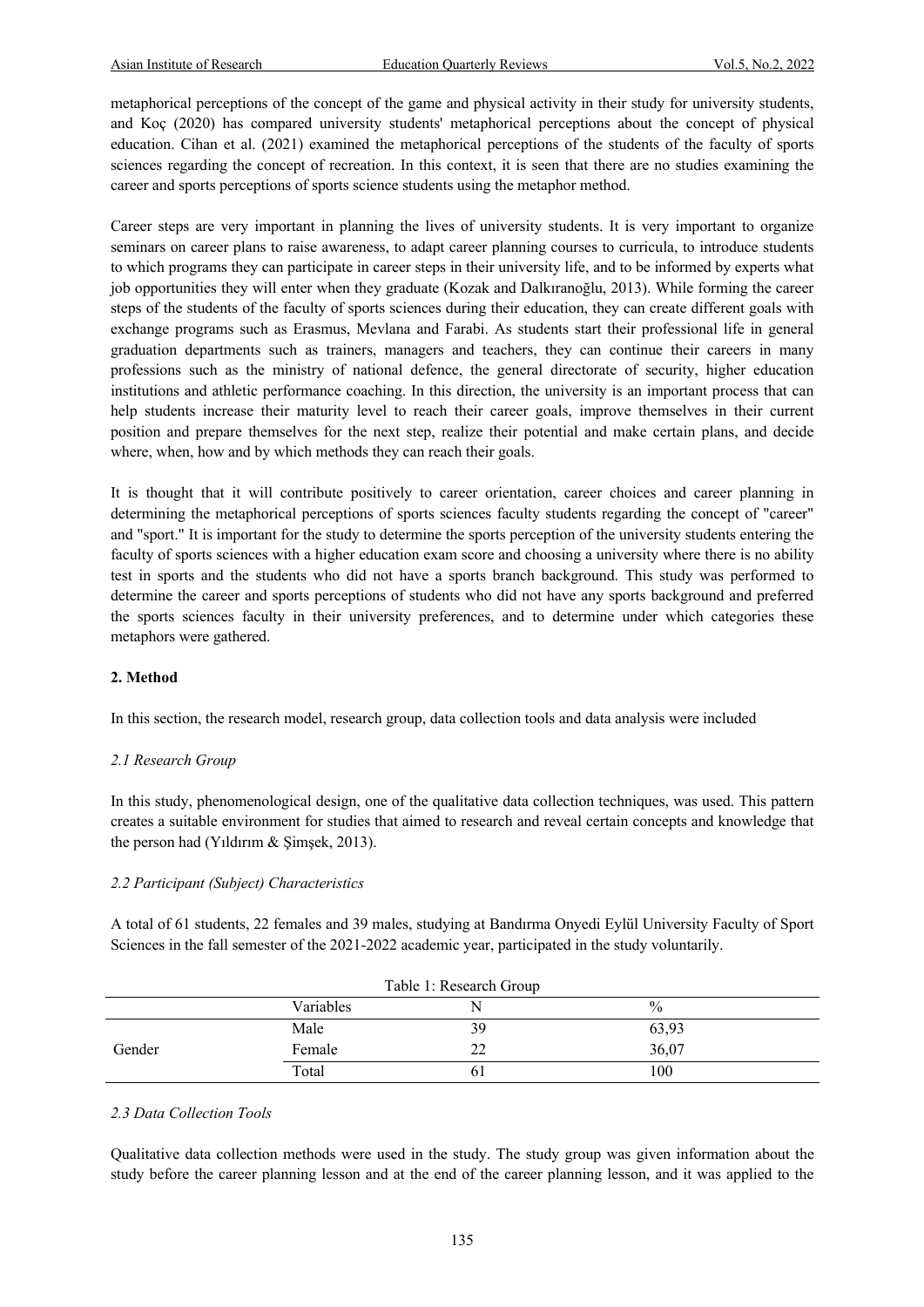people who wanted to participate voluntarily. The study group was asked to complete the sentences "Career is like… because…" and "Sport is like… because…" to reveal the metaphors related to the concept of career. Participants were given a form, and they were asked to see the concept of career as an animate or inanimate object and to interpret this as well. To help them interpret the concept of "like" with a single word in the research, they were asked to explain the metaphors they produced for the concept of "because" in a certain pattern. Compliance of the research with ethical principles was approved by the decision of Bandırma Onyedi Eylül University Ethics Committee dated 14.01.2022 and numbered 2021-1.

# 2.4. *Data Analysis*

The analysis of metaphors, revealing metaphors, classification of metaphors, categorization, determination of validity and reliability and data analysis studies were performed. Content analysis was used for the analysis and interpretation of the metaphors. In the study, firstly, numbers were given starting from 1 for each participant. After the numbers were given, content analysis was applied to collect the data in certain categories. The forms were examined, and the incomplete forms were removed, the forms were numbered, the metaphors were recorded, the categories were created by looking at the explanations for the metaphors, the validity and reliability analysis was performed, and various stages were applied with the interpretations (Saban, 2008).

### 2.5. *Revealing Metaphors*

To create metaphors, understandable, clear and not confusing codes are given. Sample metaphor steps were created for the representation of metaphors in the research.

### 2.6 *Categorization*

Metaphors for common aims were separated categorically and certain clusters were created for similar ones. Metaphors consisting of the concepts of career and sports of the participants in the study were divided categorically.

# 2.7. *Determination of Validity and Reliability*

In determining the validity and reliability of the research, it was checked whether the common metaphors reached the common categories and the level of belonging to this category in terms of concept. In terms of the reliability of the study, the categories were organized by experts and the representation power of the given codes was examined. Considering the reliability of the content analysis, it was determined by the formula [Consensus/(Agreement+Disagreement) X 100] (Miles & Huberman, 1994). A total of 61 metaphors were reached in the study, and 1 (blank) metaphor was out of view. When we look at the Huberman (1994) study, it was accepted that the studies with a reliability rate of 70% and above and above were reliable. Considering the reliability of this research, it was seen that the rate was 98%.

#### **3. Results**

In this section, the metaphors written by the students who continue their education in the first grade of physical education and sports teaching about the concept of career and sports, the categories that emerged as a result of the metaphors and the concepts revealed by the categories were expressed in tables.

| Categories  | Metaphors                                                      | Metaphor Frequency | Numberof Metaphors | $\%$  |
|-------------|----------------------------------------------------------------|--------------------|--------------------|-------|
| Variability | Stairs $(3)$ ,<br>Trip $(3)$ ,<br>Lift $(2)$ ,<br>Life $(2)$ , | 14                 |                    | 23,00 |
|             |                                                                |                    |                    |       |

Table 2: Distribution of metaphors created by students for the concept of "career" according to categories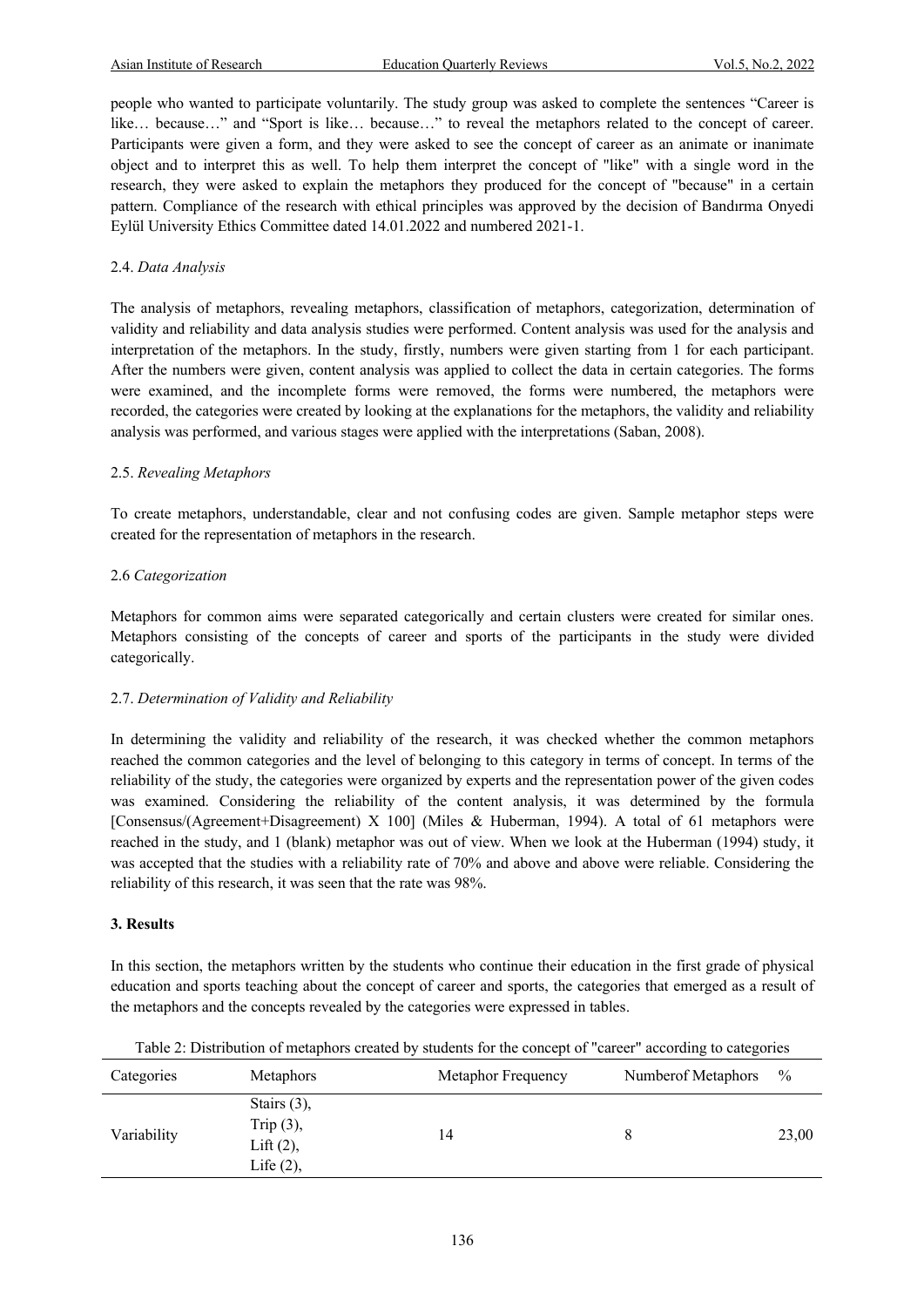|             | Indescribable (1),   |                  |                |       |
|-------------|----------------------|------------------|----------------|-------|
|             | Skyscraper (1),      |                  |                |       |
|             | Hair $(1)$ ,         |                  |                |       |
|             | Tree $(1)$           |                  |                |       |
|             | Stairs (5),          |                  |                |       |
|             | Ladder (3),          |                  |                |       |
| Rise        | Domino (1),          | 11               | $\mathfrak{S}$ | 18,00 |
|             | Lift $(1)$ ,         |                  |                |       |
|             | Mountain (1)         |                  |                |       |
|             | ID $(2)$ ,           |                  |                |       |
|             | A new page (2),      |                  |                |       |
|             | Stairs (1),          |                  |                |       |
|             | Mirror $(1)$ ,       |                  |                |       |
| Tool        | Light $(1)$ ,        | 10               | $8\,$          | 17,00 |
|             | Backpack (1),        |                  |                |       |
|             | Pen $(1)$ ,          |                  |                |       |
|             | Iron $(1)$           |                  |                |       |
|             | Climbing (2),        |                  |                |       |
|             | Palm $(1)$ ,         | 9                |                |       |
|             | Grassland (1),       |                  |                |       |
|             | Sculptor (1),        |                  |                |       |
| Effort      | Sea (1),             |                  | $8\,$          | 15,00 |
|             | Wall $(1)$ ,         |                  |                |       |
|             | Road (1),            |                  |                |       |
|             | Self-Realization (1) |                  |                |       |
|             | Stairs (2),          | $\boldsymbol{7}$ |                |       |
|             | Dream $(1)$ ,        |                  |                |       |
|             | Life $(1)$ ,         |                  |                |       |
| Achievement | Road $(1)$ ,         |                  | 6              | 12,00 |
|             | Game (1),            |                  |                |       |
|             | Ramp(1)              |                  |                |       |
|             | Life $(3)$ ,         |                  |                |       |
| Life        | Future (1),          | 6                |                |       |
|             | Trip $(1)$ ,         |                  | $\overline{4}$ | 10,00 |
|             | Painting (1)         |                  |                |       |
| Influence   | Steering (1),        |                  |                |       |
|             | Medicine (1),        | $\mathfrak{Z}$   | $\mathfrak{Z}$ | 5,00  |
|             | Future $(1)$         |                  |                |       |
|             |                      |                  |                |       |
|             | Total                | 60               | 42             | 100   |
|             |                      |                  |                |       |

When Table 2 was examined, categories belonging to metaphors were created and information was given about the number of metaphors and frequency values. The categories in which the concept of "career" was represented in Table 2, it was seen that it consisted of 7 categories, 60 metaphor frequencies and 42 metaphors under the headings of variability, rise, tool, effort, achievement, life and influence.

In Table 2, the category of "variability" consisted of (14) metaphor frequency and (8) metaphor number as stairs (3), trip (3), elevator (2), life (2), indescribable (1), skyscraper (1), hair (1), tree (1). Moreover, it was determined that the category of "Rise" consisted of the metaphor frequency (11) and the number of metaphors (5) as Stairs (5), Step (3), Domino Stone (1), Elevator (1), Mountain (1).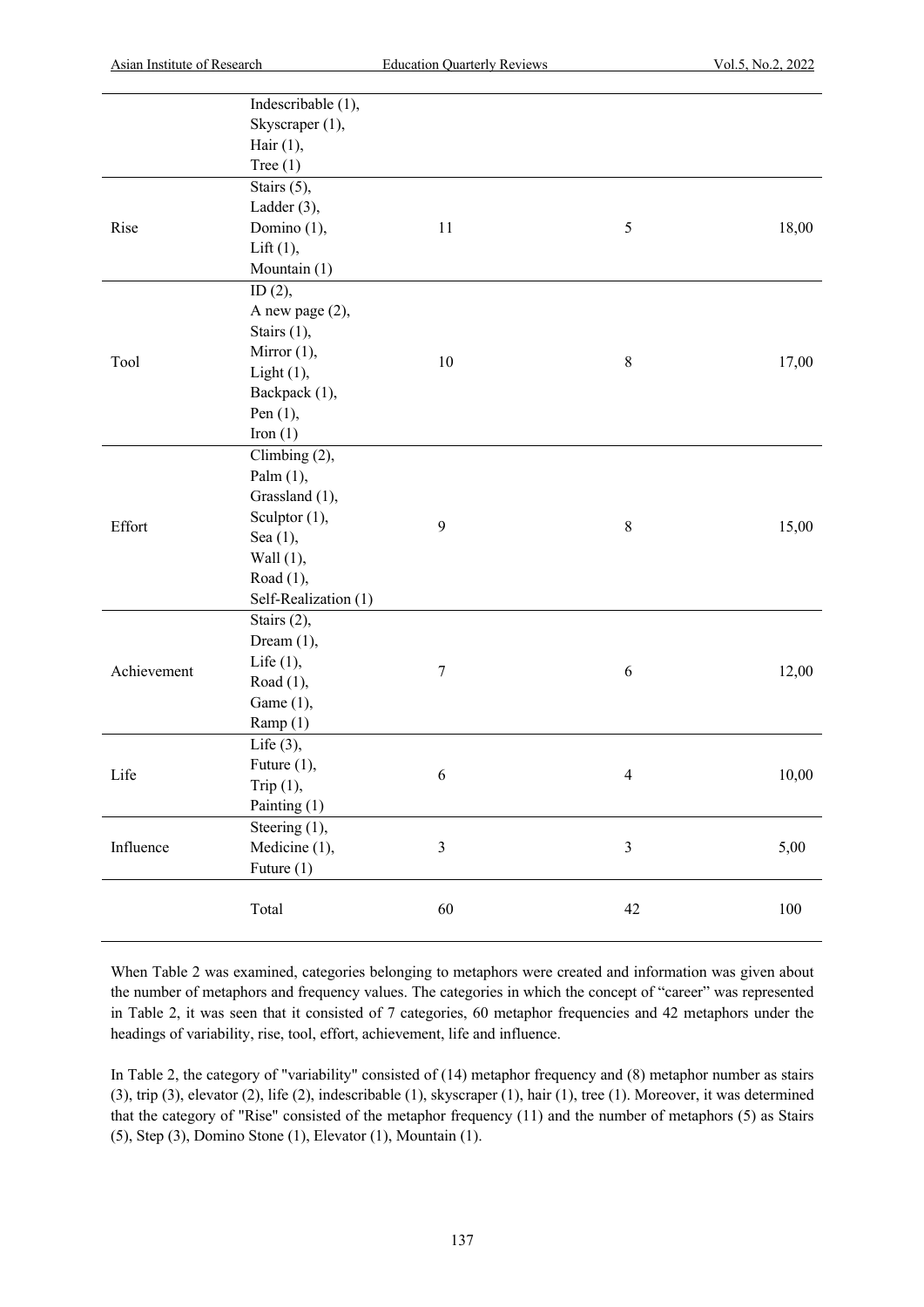# *For Variability*

According to Table 2, it was determined that 14 people and 8 metaphors represented this category. Example statements for the category of variability:

*"Career is like stairs. Because climbing is not enough, conditions can bring you down, the balance of the stairs can be disturbed and you can fall, or it is the way to the top (K6)."*

*"Career is like life. Because sometimes there are ups and downs. It does not always continue the same (K10)."*

*"A career is like a skyscraper. Because a career can grow when added to the top. It can also be destroyed with a small mistake (K34)."*

### *For Rise*

*"Career is like a ladder. Because we start from zero and go higher (K7)."*

*"A career is like a ladder. Because as we know, there are continuous steps on the stairs and career is like the last point of that step. We constantly rise, increase steps, and when we look back, we will be in a successful position (P22)."*

*"Career is like a mountain. Because the mountains are high, you can reach the top by climbing (K26)."*

According to Table 2, it was determined that 11 people and 5 metaphors represented this category. Example expressions for the Rise category:

While the "tool" category consisted of values which was metaphor frequency (10) including identity(2), a blank page(2), ladder(1), mirror(1), light(1), backpack(1), pen(1), iron(1), and the number of metaphors consisted of (8), it was found that the "effort" category consisted of the metaphor frequency (9) and number of metaphors, including climbing(2),  $palm(1)$ , field(1), sculptor(1), sea(1), wall(1), road(1), self-realization(1) and the number of metaphors (8).

### *For Tool*

This category was represented by 10 people and 8 metaphors. Example expressions;

*"Career is like identity. Because it reflects who we are, what we are and what we do (K28)."*

*"A career is like a backpack. Because you meet your needs with the things you fill itself with, and you get help to reach your goals (P44)."*

# *For Effort*

This category was represented by 9 people and 8 metaphors. Example expressions;

*"A career is like a field. Because as you sow, you reap (K14)."*

*"A career is like a sculptor. Because you have a pattern, it is clear what you want to be. You shape it by making certain efforts, you carve it, or you add it on top and you make some corrections to give it the shape you want (KÖ17).*

It was determined that the achievement category consisted of values the metaphor frequency (7) which were including ladder (2), dream (1), life (1), road (1), game (1), slope (1) and the number of metaphors (6); life category is consist of the metaphor frequency which were life  $(3)$ , future  $(1)$ ,  $trip(1)$ ,  $painting(1)$ , metaphor frequency (6) and the number of metaphors (4).

#### *For Achievement*

This category was represented by 7 people and 6 metaphors. Example expressions;

*"A career is like a road. Because in this way, we add something to ourselves, we gain success (K41)."*

*"Career is like a computer game. Because as soon as we are successful, we want to go to the next level (P43)."*

#### *For Life*

This category was represented by 6 people and 4 metaphors. Example expressions;

*"Career is like life. Because career means learning and rising, just like in life. It constantly teaches us something similar to it in life (P16)."*

*"Career is like life. Because life consists of a career (K54)."*

### *For Influence*

This category was represented by 3 people and 3 metaphors. Example expressions;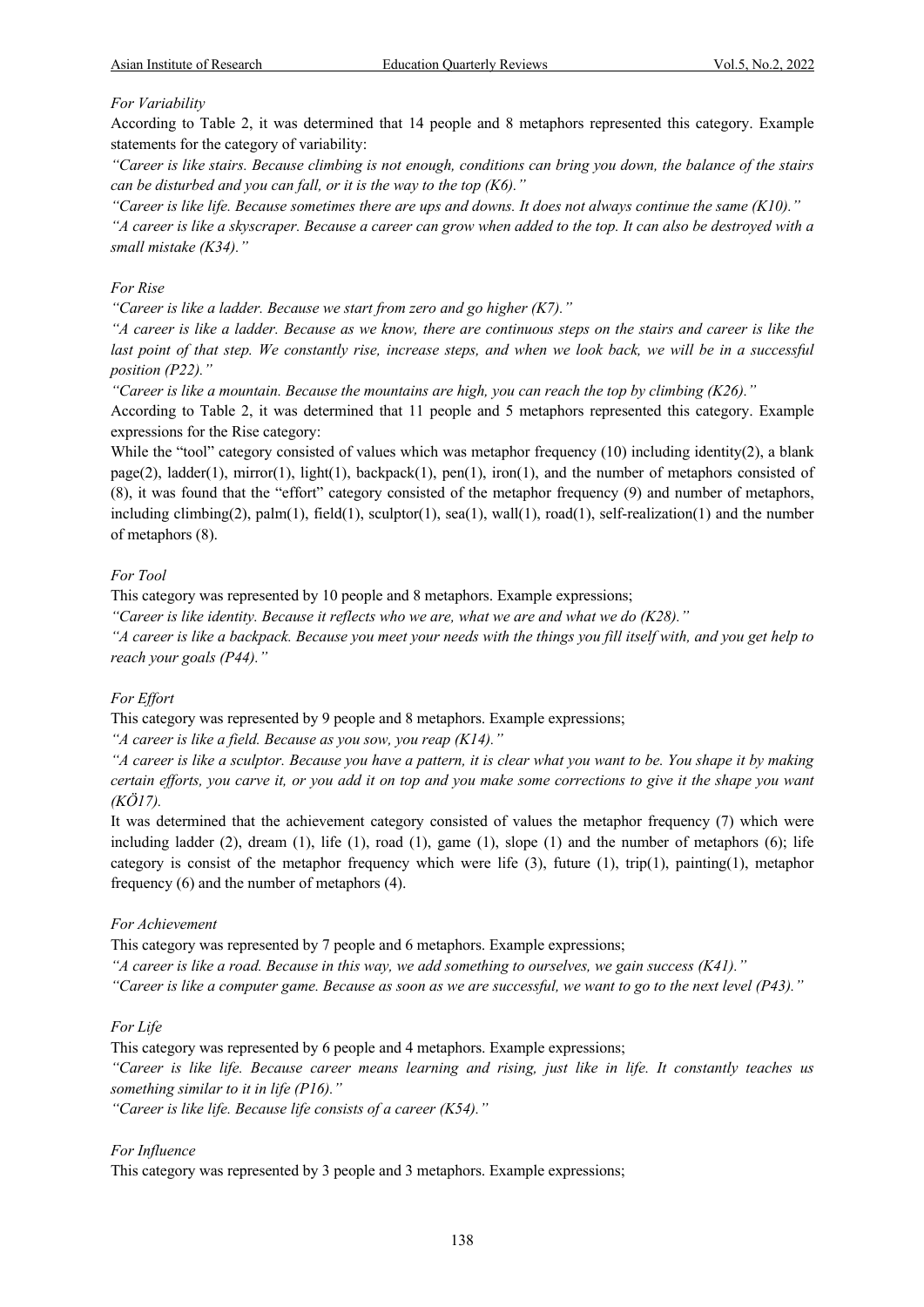*"Career is like medicine. Because it cheers people up in their career, relieves their pain and makes them relax (K57).*

| Table 3: Distribution of metaphors created by students for the concept of "Sports" according to categories |  |  |
|------------------------------------------------------------------------------------------------------------|--|--|
|                                                                                                            |  |  |
|                                                                                                            |  |  |
|                                                                                                            |  |  |

| Category                | Metaphor                                                                                                                                                                                                                                                                                                                                                         | Metaphor  | Number of               | $\frac{0}{0}$ |  |
|-------------------------|------------------------------------------------------------------------------------------------------------------------------------------------------------------------------------------------------------------------------------------------------------------------------------------------------------------------------------------------------------------|-----------|-------------------------|---------------|--|
|                         |                                                                                                                                                                                                                                                                                                                                                                  | Frequency | Metaphors               |               |  |
| Psychological<br>Impact | Therapy $(3)$ ,<br>Rushing Like Child (2),<br>Happiness (2),<br>A Blank Page (1),<br>Breath $(1)$ ,<br>Hour $(1)$ ,<br>Fruit tree1),<br>Treatment (1),<br>Energy $(1)$ ,<br>Escape Route (1),<br>Medicine (1),<br>Entertainment (1),<br>Flashlight (1),<br>Star $(1)$ ,<br>Life friend $(1)$ ,<br>Game $(1)$ ,<br>Feeling Good (1),<br>The meaning of life $(1)$ | 22        | 18                      | 36,00         |  |
| Basic need              | Food $(4)$ ,<br>Water $(2)$ ,<br>Work $(1)$ ,<br>Lifestyle (1),<br>House $(1)$ ,<br>Wheather $(1)$ ,<br>Oxygen (1),<br>Miner $(1)$                                                                                                                                                                                                                               | 12        | $8\,$                   | 20,00         |  |
| Life                    | Life $(6)$ ,<br>Tree $(2)$ ,<br>Step $(1)$ ,<br>Job(1)                                                                                                                                                                                                                                                                                                           | 10        | $\overline{\mathbf{4}}$ | 17,00         |  |
| Passion                 | Ring (2),<br>Pepper $(1)$ ,<br>Amusement centre (1),<br>Life $(1)$ ,<br>Teacher (1),<br>Game $(1)$ ,<br>War $(1)$ ,<br>Star $(1)$                                                                                                                                                                                                                                | 9         | $\,8\,$                 | 15,00         |  |
| Physical Benefit        | Medicine (2),<br>The mind of the Body (2),<br>Healthy lifestyle (1),<br>Healing $(1)$ ,<br>Agriculture (1)                                                                                                                                                                                                                                                       | 7         | $\mathfrak s$           | 12,00         |  |
|                         | Total                                                                                                                                                                                                                                                                                                                                                            | 60        | 43                      | 100           |  |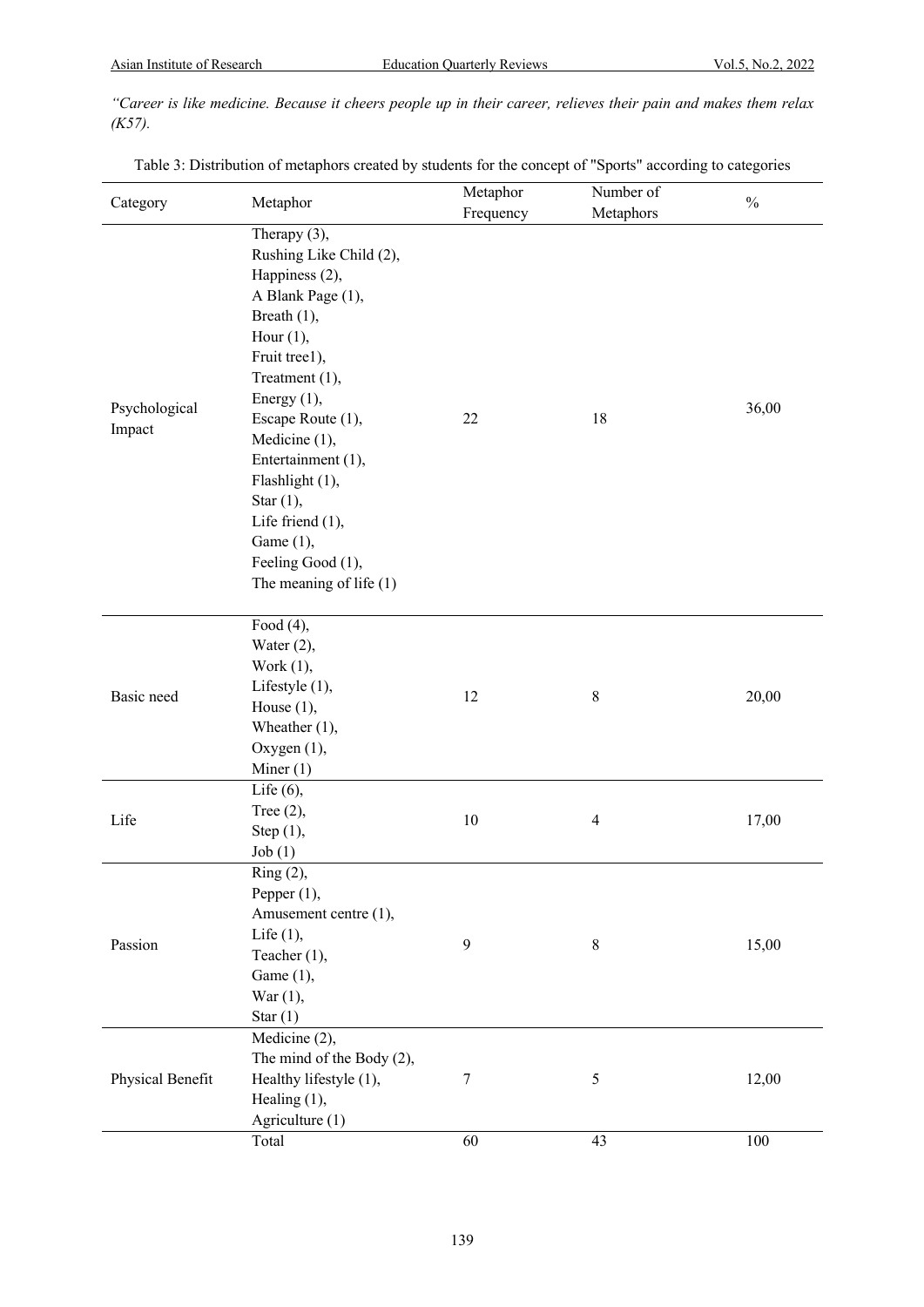When Table 3 was examined, categories belonging to metaphors were created and information was given about the number of metaphors and frequency values. The categories in which the concept of "sport" was represented in Table 2; It was seen that it consisted of 5 categories, including psychological effect, basic need, life, passion and physical benefit, 60 metaphor frequencies and 43 metaphors.

"Psychological impact" category in Table 3 was consisted of number of metaphors (18) and metaphor frequency (22) including therapy(3), rushing like a child(2), happiness(2), a blank slate(1), breath(1), clock(1), fruit tree(1), cure(1), energy(1), escape route(1), medicine(1), fun(1), flashlight(1), star(1), life partner(1), game(1), feeling good(1), meaning of life(1).

# *For Psychological Impact*

In Table 3, 22 people and 18 metaphors represent this category. Example statements regarding the psychological impact category:

*"Sport is like therapy. Because it solves our problems and gives happiness to the person spiritually (P6)."*

*"Sport is like breathing. Because when we do sports, it gives us life, takes the stress and relaxes our mind (P7)." "Sports is like energy. Because it makes people feel good and fit, and it makes the person feel energetic (K15)."*

*"Sports is like a game. Because we have fun while doing sports, and when we have fun, we become more spiritually resilient (P58)."*

It was seen that the "basic need" category has consisted of metaphor frequency (12) including food(4), water(2), work(1), a lifestyle(1), home(1),  $air(1)$ ,  $oxygen(1)$ , miner(1), the number of metaphors (8); life category consisted of the frequency of metaphors (10) and the number of metaphors (4), including life (6), tree (2), step (1), occupation (1).

### *For Basic Need*

This category was represented by 12 people and 8 metaphors. Example statements regarding the basic need category:

*"Sport is like water. Because water is indispensable in people's lives, since water is needed to sustain human life, it means this for human life in sports (K22)."*

*"Sport is like air. Because we cannot live without doing sports, just as we cannot live without breathing (P32)."*

# *For Life*

This category was represented by 10 people and 4 metaphors. Example expressions related to the life category: *"Sport is like life. Because just like in life, there are ups and downs in sports (K30)."*

*"Sports is like a way of life. Because, like life, sports should be continuous and give direction to one's life (P48)."*

It was seen that the passion category consists of values that the number of metaphors (8) and the metaphor frequency (9) included circle (2), pepper (1), entertainment centre (1), life (1), teacher (1), game (1), war (1), star (1); physical benefit category has consisted of values that the number of metaphors (5) and metaphor frequency (7), including medicine (2), the body's mind (2), healthy life (1), healing (1), agriculture (1).

#### *For Passion*

This category was represented by 9 people and 8 metaphors. Example expressions for the passion category: *"Sport is like pepper. Because even if it is sweet or bitter, you cannot leave it because you love it (P8)." "Sports is like a game. Because even if you win or lose, you don't give up and you keep going until the end (K40)."*

# *For Physical Benefit*

This category was represented by 7 people and 5 metaphors. Example statements regarding the physical benefit category:

*"Sports is like healthy life. Because, thanks to sports, the individual increases his physical capacity as he is constantly active (K18)."* 

*"Sport is like the mind of the body. Because it contributes to our muscle development and health development by doing sports (K23)."*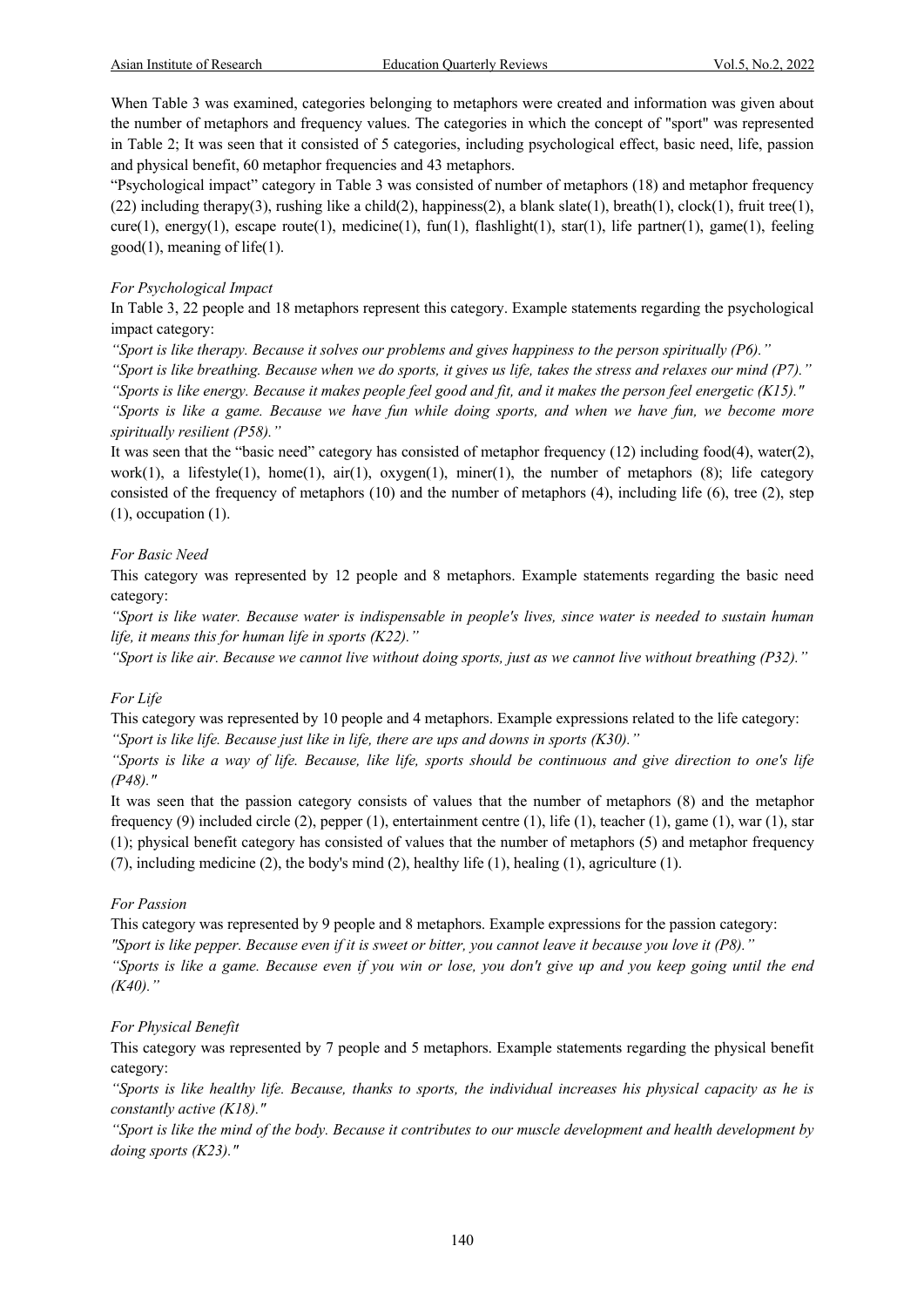### **4. Discussion**

The study was aimed to determine the perceptions of the students studying at the faculty of sports sciences about the concepts of "career" and "sport." It was understood that the participants created different metaphors for the concepts of career and sports. It was seen that many metaphors related to the concept of career have been put forward in the literature (Inkson, 2004). When the categories of metaphors related to the concept of career were examined in the study, it was seen that the most used category was "variability" with 14 metaphor frequencies and 8 metaphors. It was seen that the meanings that the research group generally identifies with the concept of career vary according to the ordinary flow of life and represent career. In another study, career perceptions were expressed as capital, and it was named as the changes that occur in the working lives of people. In the study of Terjesen (2005), it was seen that people need to invest in knowledge and skills that would positively affect their careers to be successful, and Inkson and Arthur (2001) call knowledge and skills as capital. In the study conducted by Hallett, Slapleton, and Sauder (2019) on the concept of career, the participants defined career as a "come-and-go" that has a periodic temporality and reflects how they change. Yung (2021) describes career as "temporary" in his study, and Filiz et al. (2022) in his study on high school students; the career was categorized by the participants as "process, progress, daily life and power/control."

When the categories of metaphors related to the concept of the sport were examined, it was seen that the most used category is the "psychological effect" category with 22 metaphor frequencies and 18 metaphors. It was seen that the meanings that the research group generally identifies with the concept of sport emerge as the psychological representation of sport as it relaxed the person spiritually, gives happiness due to the secretion of the hormone serotonin, and increases life energy. Similarly, studies showed that those who did sports were psychologically relaxed, happier, and got away from anxiety and depression. (Filbay et al., 2019; Sharma et al., 2009; Zukerman et al. 2020).

When the metaphor studies about sports were examined, on the students studying in the faculties of sports sciences; It was observed that there were studies on the concepts of physical activity, games, sports clubs, sports managers, sports organizations, and physical education (Baydar-Arıcan, 2021; Koç, 2020; Kurtipek and Güngör, 2019; Kurtipek and Sönmezoğlu, 2018; Yetim and Kalfa, 2019). While in a study of Baydar and Arıcan (2021) physical activity was mostly categorized as "need" by the participants, In the study of Koç (2020), "physical education" was defined by the participants as health, need and recreational. Moreover, In the study conducted by Kurtipek and Sönmezoğlu (2018), "sports" was categorized as the most basic need by the participants. Similarly, in our study, the basic needs category was seen as the most-used category by the users after the psychological effect category. In the study of Yetim and Kalfa (2019), it was revealed that "sports" was categorized by the participants as movement and health.

In sum, when the metaphorical perceptions of university students regarding the concepts of career and sports were examined; It was found that they were aware of the ups and downs in their lives regarding the concept of "career", and that when life continues, there would not only be continuous progress, but also sometimes there would be variability in their perceptions that this progress would be interrupted, or they would go backwards. Following the concept of "sports," it was found that sport was not an activity that only increases one's physical capacities but has a greater psychological effect as it was created a mood that improves the person spiritually and makes the person happy by giving pleasure. It was recommended that the study should be applied to students studying in different faculties as well as in the faculty of sports sciences. Besides, collecting data from faculties

# **References**

Bakırcıoğlu, R. (2012). *Encyclopedic Training and Psychology Dictionary.* Ankara: Anı Yayıncılık. Baydar-Arıcan, H.Ö. (2021) Review of metaphorical perceptions of university students for the concepts of

gaming and physical activity, *Spormetre Beden Eğitimi ve Spor Bilimleri Dergisi, 19*(4), 170-183. https://doi.org/10.33689/spormetre.945404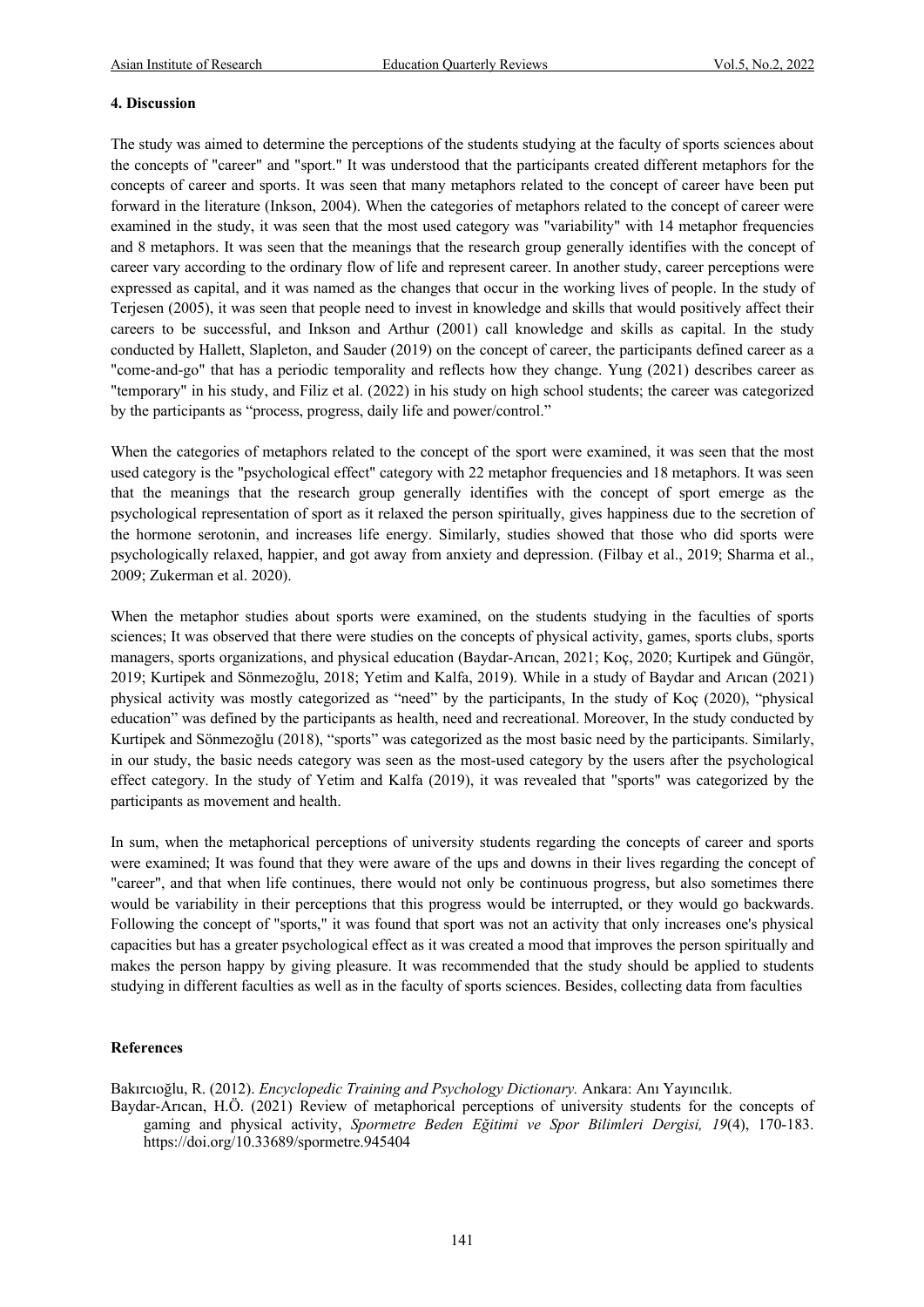- Cihan, B. B., Ilgar, E. A., Karavelioğlu, B. (2021). Study of Metaphorical perceptions of Recreation of students in the Faculty of Sports. *International Journal of Contemporary Educational Studies (IntJCES), 7*(1), 255- 269. Retrieved from https://dergipark.org.tr/en/pub/intjces/issue/64208/956779
- Dinçer, İ. F., & Akoava, O., & Kaya, F. (2013). A research on career planning of the students of the vocational college tourism hotel management program: Istanbul University and Gumushane University. *Elektronik Mesleki Gelişim ve Araştırmalar Dergisi*, *1*(2), 43-56. Retrieved from https://dergipark.org.tr/en/pub/ejoir/issue/5375/72945
- Erdemli A (2002). *Sports Philosophy*. İstanbul: E Yayınları.
- Filbay S, Pandya T, Thomas B, Mckay, C., Adams, J., Arden, N. (2019). Quality of life and life satisfaction in former athletes: a systematic review and meta-analysis. *Sports Med., 49*(11):1723–1738. https://doi.org/10.1007/s40279-019-01163-0
- Filiz, S., Çarkıt, E., ve Bacanlı, F. Metaphorical Perceptions of High School Students in Rural Area Related to Career, *Profession, and Job Concepts. International Journal of Psychology and Educational Studies, 9*(1), 51-62. Retrieved from https://dergipark.org.tr/en/pub/pes/issue/68410/1067534
- Güneş, A., & Fırat, M. (2016). Metaphorical analysis of open and remote learning. *AUA Dergisi, 2*(3), 115-129. https://hdl.handle.net/11421/24595
- Hallet, T., Stapleton, O. ve Sauder, M. (2019). Public ideas: Their varietes and careers, *American Sociological Review.* 84(3):545-576. https://doi.org/10.1177%2F0003122419846628
- Hazar, Z., Tekkurşun, D. G., & Dalkıran, H. (2017). Review of the traditional gaming and digital gaming perceptions of secondary school students: Comparative metaphor study. *Spormetre Beden Eğitimi ve Spor Bilimleri Dergisi, 15*(4), 179-190. https://doi.org/10.1501/Sporm\_0000000334
- Ilgar, E. A. Ve Cihan, B. B. (2018). Metaphoric Perceptions of School Principals towards Physical Education Term. *International Journal of Higher Education, 7*(5), 194-205. DOI: https://doi.org/10.5430/ijhe.v7n5p194
- Inkson, K. ve Arthur, M.B. (2001) "How to be a Successful Career Capitalist" Organizational Dynamics, 30(1):48-61. https://doi.org/10.1016/S0090-2616(01)00040-7
- Inkson, K. (2004). "Images of Career: Nine Key Metaphors", *Journal of Vocational Behavior 65*(1):96-111. https://doi.org/10.1016/S0001-8791(03)00053-8
- Koç, U. (2020). Metaphorical perceptions of physical Education of university students. *Uluslararası Bozok Spor Bilimleri Dergisi. 1*(1), 11-20. https://besyodergi.bozok.edu.tr/upload/pdf/tam-metin-w6uf.pdf
- Kozak, M. A., & Dalkıranoğlu, T. (2013). Career perceptions of graduate students: Anatolian University example. *Anadolu University Journal of Social Sciences, 13*(1). 41 – 52. https://hdl.handle.net/11421/117
- Kurtipek, S. (2019). Determination of the perceptions of sports club members regarding the concept of sports club: A metaphor analysis study. *Spormetre Beden Eğitimi ve Spor Bilimleri Dergisi, 17*(1), 209-145. https://doi.org/10.33689/spormetre.474481
- Kurtipek, S., Güngör, N.B. (2019). Determination of the Perceptions of Sport Managers on the Concept of Organization: A Metaphor Analysis Study, *Journal of Education and Training Studies, 7*(2), 57-63. DOI: https://doi.org/10.11114/jets.v7i2.3934
- Kurtipek, S., Sönmezoğlu, U. (2018). Determination of the Perceptions of Sports Managers About Sport Concept: A Metaphor Analysis Study, *International Journal of Higher* Education, 7(4), 17-25. DOI: https://doi.org/10.5430/ijhe.v7n4p17
- Miles, M. B., & Huberman, A. M. (1994). *Qualitative data analysis: An expanded sourcebook*. Sage.
- Misican, D., & Bedir,E. (2017). The new generation of change has created a changing sense of career: The application of the information sector. *Çalışma İlişkileri Dergisi, 8* (1), 118-137. Retrieved from https://dergipark.org.tr/tr/download/article-file/447120
- Özdemir, M. (2012). A study of the metaphorical school perceptions of high school students in various variables. *Eğitim ve Bilim,37*(163), 96-109
- Özler, E.D. (2009). *Operating Theory and Implementation*. Ankara: Detay Yayıncılık.
- Öztürk, C.A. (2017). Generation and earth in careers: Geographic location and impact of generation in the sense of careers. *Siyaset ve Ekonomi ve Yönetim Araştırmaları Dergisi, 5*(5), 155-166. https://doi.org/10.25272/j.2147-7035.2017.5.5.13
- Saban, A. (2008). School metaphors.. *Kuram ve Uygulamada Eğitim Yönetimi, 55*, 459-496. Retrieved from https://dergipark.org.tr/tr/pub/kuey/issue/10342/126702
- Sharma SV, Hoelscher DM, Kelder SH., Diamond, PM., Day, RS., Hergenroeder, AC. (2009). A path analysis to identify the psychosocial factors influencing physical activity and bone health in middle-school girls. *J Phys Act Health, 6*(5):606–616. https://doi.org/10.1123/jpah.6.5.606
- Şahan, H. (2008). The role of sports activities in the socialization process of university students. *Karamanoğlu Mehmetbey Üniversitesi Sosyal ve Ekonomik Araştırmalar Dergisi*, (2), 248-266. Retrieved from https://dergipark.org.tr/tr/pub/kmusekad/issue/10221/125647
- Sunay, H. (2003) An Analytical look at Turkish Sports Policy. *Spormetre Beden Eğitimi ve Spor Bilimleri Dergisi, 1*(1), 39 42. https://doi.org/10.1501/Sporm\_0000000010